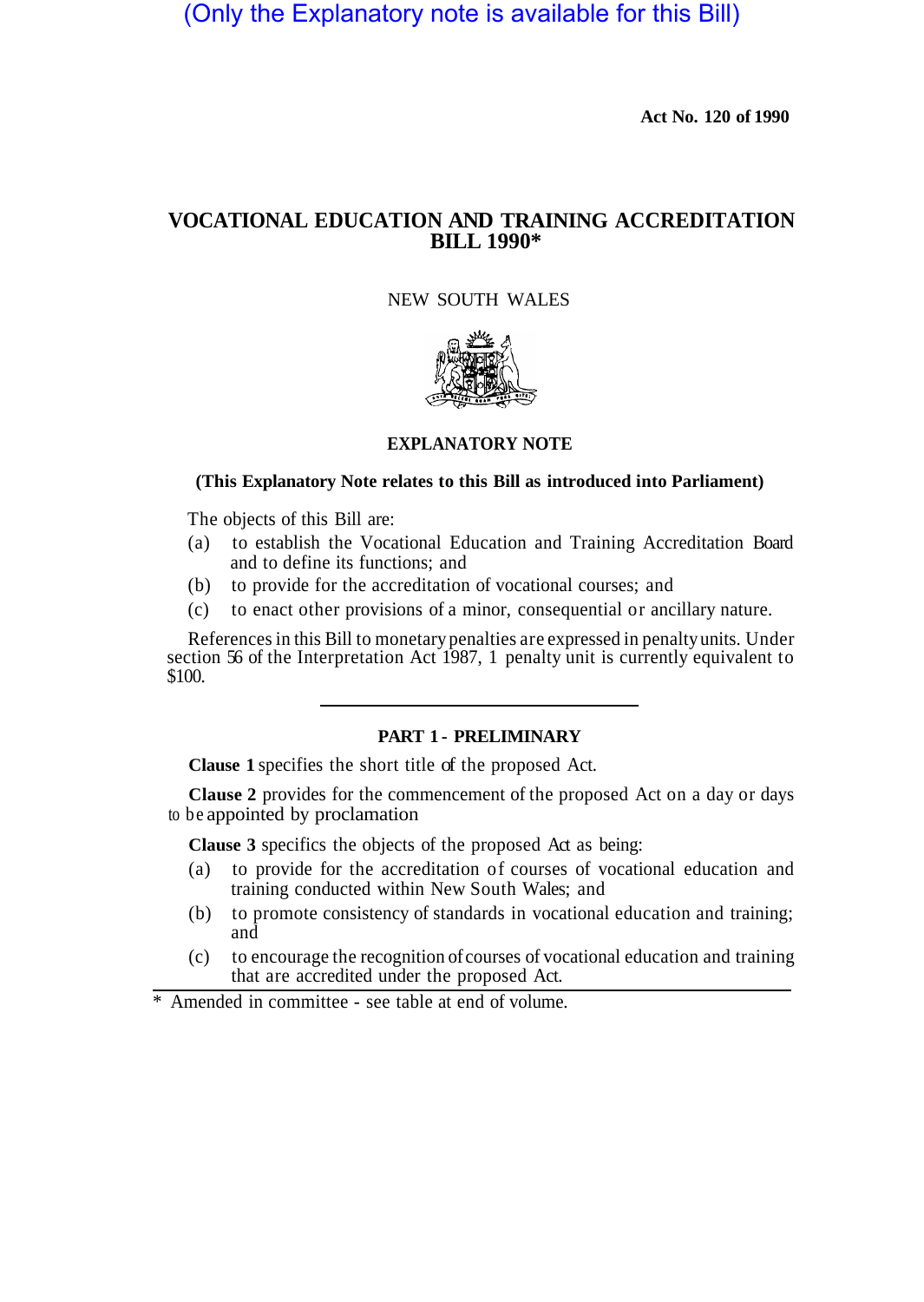**Clause 4** defines certain expressions (in particular, "authorised accrediting body", "Board", "education or training provider", "relevant authority", "relevant guidelines" and "vocational course") for the purposes of the proposed Act.

### **PART 2 - CONSTITUTION AND FUNCTIONS OF THE BOARD**

**Clause 5** provides for the constitution of a Vocational. Education and Training Accreditation Board that is to consist of 10 members, of whom one is to be a full-time General Manager and 9 are to be part-time members. One of the part-time members is to be the Chairperson of the Board.

**Clause 6** sets out the objects and functions of the Board. The principal object of the Board is to be the accreditation of vocational courses conducted by education or training providers. The Board is to have such functions as are necessary or convenient to enable it to achieve its objects and to promote the objects of the proposed Act, is to be subject to the control and direction of the Minister and is, for the purposes of any Act, to be a statutory body representing the Crown.

**Clause 7** provides for the employment, under the Public Sector Management Act 1988, of a General Manager and such other staff as are necessary to enable the Board to exercise its functions.

**Clause 8** provides that the Board may establish advisory committees to assist it in the exercise of its functions. Any or all of the members of an advisory committee may be persons who are not members of the Board.

**Clause 9** enables the Board to delegate its functions to any of its members, advisory committees or staff.

## PART 3 - ACCREDITATION OF VOCATIONAL COURSES

#### Division 1 - Guidelines and authorities

**Clause 10** enables the Board to issue guidelines to be adopted in relation to the accreditation of vocational courses. Copies of these guidelines will be required to be publicly available.

**Clause 11** enables the Board to authorise other persons and bodies to accredit courses. An authority will be unconditional or conditional and will be revocable by the Board.

#### Division 2 - Accreditation by the Board

**Clause 12** enables the Board, on the application of an education or training provider, to accredit vocational courses conducted by the provider. Accreditation will be unconditional of conditional. The clause specifies that accreditation may not be refused except on certain specified grounds.

**Clause 13** enables the Board to withdraw accreditation from any vocational course and to revoke or vary any condition to which the accreditation of a vocational course is subject. The clause specifies that accreditation may not be withdrawn except on certain specified grounds.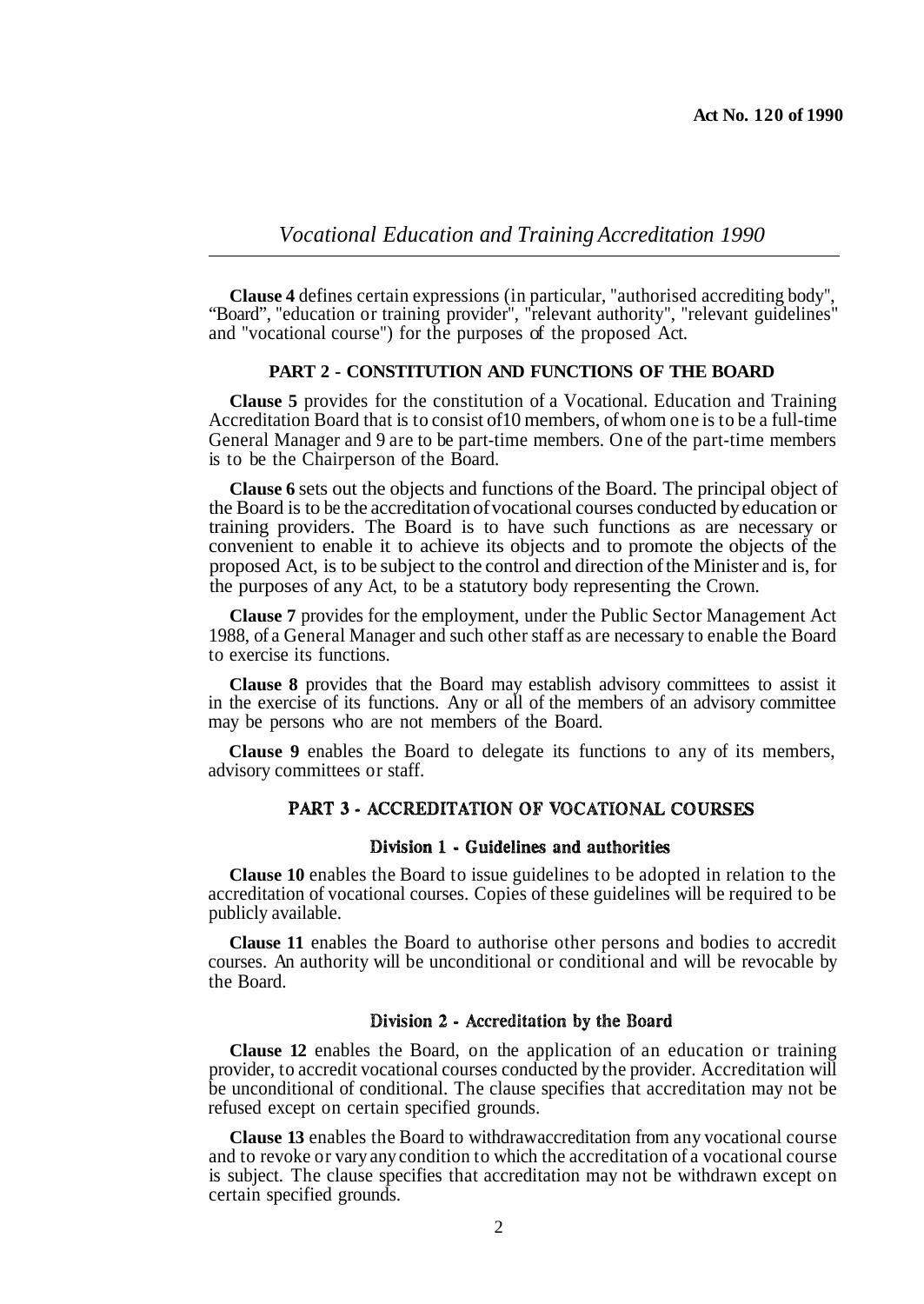**Clause 14** requires the Board to notify the education or training provider concerned and any relevant authority of any decision it proposes to make under Division 2 and to give those bodies a reasonable opportunity to make representations to it in relation to the decision. The clause further requires the Board to have regard to any relevant guidelines and to any representations made to it in relation to the proposed decision. The clause further requires the Board to notify the education or training provider concerned and any relevant authority of any decision made by it under Division 2 and of its reasons for the decision.

#### **Division 3 - Accreditation by authoised accrediting bodies**

**Clause 15** enables an authorised accrediting body, on the application of an education or training provider, to accredit vocational courses conducted by the provider. Accreditation will be unconditional or conditional. The clause specifies that accreditation may not be refused except on certain specified grounds.

**Clause 16** enables an authorised accrediting body to withdraw accreditation from any vocational course in respect of which it has granted accreditation and to revoke or vary any condition to which the accreditation of such a vocational course is subject. The clause specifies that accreditation may not be withdrawn except on certain specified grounds.

**Clause 17** requires an authorised accrediting body to notify the education or training provider concerned, the Board and any relevant authority of any decision it proposes to make under Division 3 and to give those bodies a reasonable opportunity to make representations to it in relation to the decision. The clause further requires an authorised accrediting body to have regard to any relevant guidelines and to any representations made to it in relation to the proposed decision. The clause further requires an authorised accrediting body to notify the education or training provider concerned, the Board and any relevant authority of any decision made by it under Division 3 and of its reasons for the decision.

## Division 4 - General

**Clause 18** prohibits a person from advertising that a vocational course is accredited, endorsed or approved without stating by whom. the accreditation, endorsement or approval has been given and further prohibits a person from falsely advertising that a vocational course conducted by an educational establishment is accredited under the proposed Act. The maximum penalty for an offence under the proposed section will be 10 penalty units.

**Clause 19** requires an education or training provider that conducts an accredited vocational course to notify the Board of any change in the in the name under which, or in the address of the premises in or from which, it conducts any such course.

**Clause 20** requires the Board to maintain a register in which are to be recorded particulars of each accredited vocational course and of each education or training provider by which each such course is conducted.

**Clause 21** provides for the issue of evidentiary certificates by the General Manager of the Board. Such a certificate will be admissible in any proceedings and will constitute evidence of the fact or facts certified in it.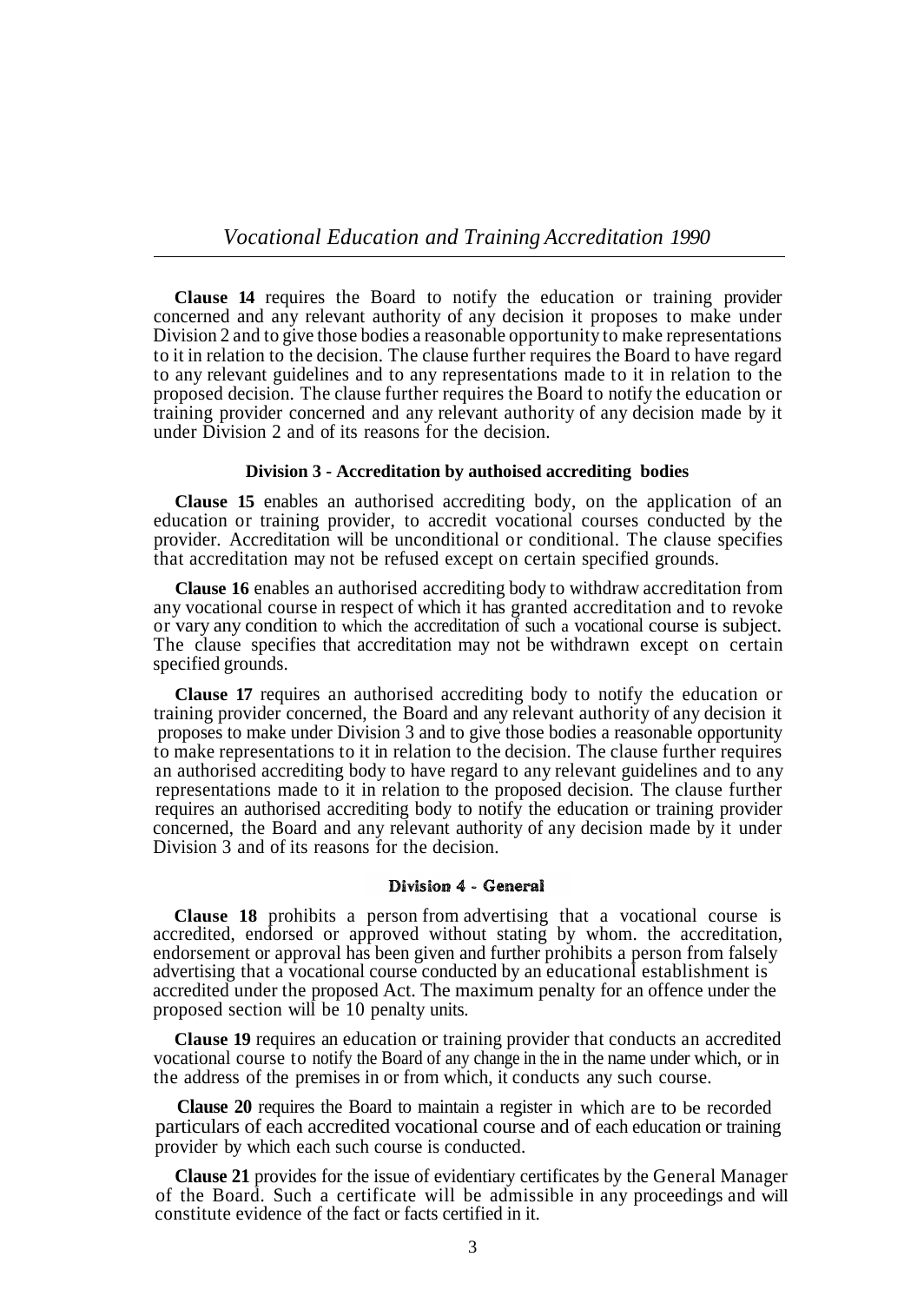**Clause 22** contains transitional provisions to cover certain situations. It provides that a vocational course to which accreditation is given is to be an accredited course in respect of persons who began the course before the accreditation was given; that a vocational course from which accreditation is withdrawn is to continue to be an accredited course in respect of persons who had substantially completed the course before accreditation was withdrawn; that accreditation of a vocational course is not to be affected by the revocation of an education or training provider's authority to accredit vocational courses; and that the accreditation of a vocational course is not to be affected by any change in the name of the course or in the name of the education or training provider by which it is conducted.

# PART 4 - ENFORCEMENT

**Clause 23** enables the Board to appoint any of its officers to be inspectors for the purposes of the proposed Act and requires the Board to issue its inspectors with certificates of identification.

**Clause 24** enables an inspector to enter and inspect the premises of an education or training provider in respect of which a vocational course is accredited for the purpose of ascertaining whether or not the provisions of the proposed Act are being complied with The power may be exercised only during the ordinary business hours of the education or training provider concerned and in respect of premises other than residential premises. An inspector will be required to produce his or her certificate of identification on demand and to avoid disturbing the conduct of any vocational course.

**Clause 25** prohibits a person from assaulting, delaying, obstructing, hindering or impeding an inspector. The maximum penalty for an offence under the proposed section will be 10 penalty units.

**Clause 26** prohibits a person from making false or misleading statements in or in connection with any application under the proposed Act. The maximum penalty for an offence under the proposed section will be 10 penalty units.

### **PART 5 - MISCELLANEOUS**

**Clause 27** provides for the service of documents on the Board and on other persons.

**Clause 28** exempts members of the Board, officers of the Board and persons acting under the direction of the Board from personal liability for any matter or thing done or omitted by the Board or by them if the matter or thing was done or omitted in good faith and for the purpose of executing the proposed Act.

**Clause 29** requires the Board to prepare an annual report on its work and activities. This report will be required to be tabled in Parliament.

**Clause 30** enables any fee payable to the Board under the proposed Act to be recovered, as a debt, in any court of competent jurisdiction.

**Clause 31** provides that proceedings for an offence against the proposed Act are to be dealt with summarily before a Local Court.